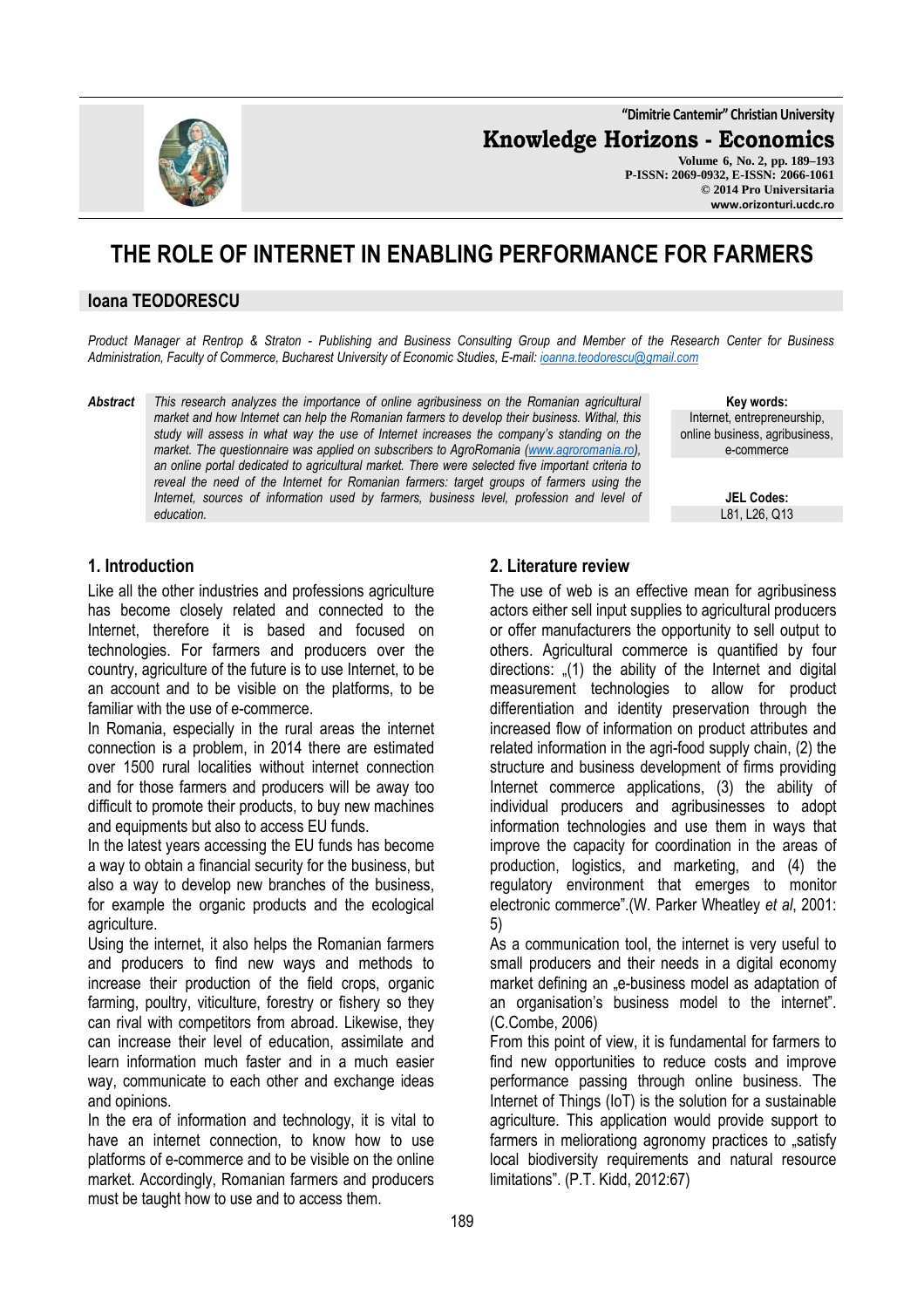In the e-business context farmers would emphasize "examining and evaluating user experience (expectations, perceptions, satisfaction)". (C.K. Georgiadis and P. Y. K. Chau, 2013:185).

To add value to their business, farmers also need "new farm management and marketing skills so they can successfully produce and market new types of highvalue products".(B. E. Swanson and R.Rajalahti, 2013:4)

### **3. Methodology of research**

The questionnaire was applied on 14 000 subjects, subscribers to AgroRomania (www.agroromania.ro), an online portal dedicated to agricultural market, part of Rentrop & Straton - Publishing and Business Consulting Group. AgroRomania is an European project valuable indexed as a "navigation site" (C.B. Onete, 2010) for the online community of farmers throughout the quality of information, the number of users and the marketing campaigns that promoted the brand among Romanian farmers. In this category, AgroRomania has second best ranking, ahead portals in the domain. The target group of subcribers consists on farmers, farm managers in companies, contractors, manufacturers, distributors and agricultural entrepreneurs.

There were selected five important criteria to reveal the need of the Internet for Romanian farmers: target groups of farmers using the Internet, sources of information used by farmers, business level, profession and level of education. Each criterion was noted properly by the respondents and the final mark represented the percentage number given by the formula: ∆ / 14 000 = % / 100

# **4. Results**

Agriculture is based and was focused in recent years in technologies. For producers in the country, agriculture of future is to use internet. In rural areas, it is not sufficient just to produce, but also to market and to sell the production obtained. In 2014, there are estimated over 1500 rural localities without an internet connection by the National Agency for Management and Regulation in Communications (ANCOM).

The investments will regard the construction or the upgrading of access for electronic communications networks in several rural areas. These have a specific name: *last mile* that connects the subscriber to the Internet in this case. The construction of the distribution network (telecommunications network called *backhaul*) makes the connection between: *last mile*, end- user, and global Internet access points. The ultimate goal is to ensure the functionality of the local loop. This measure is part of the National Rural Development Programme under the entitling *Investments broadband infrastructure in rural areas*. European funding for internet access is included in Axis III - Improving the quality of life in rural areas and diversification of the rural economy.

The measure is part of a plan called "Investments broadband infrastructure in rural areas", part of the National Rural Development Programme (RDP) 2007- 2013. The program is organized along several lines. Internet funding is included in Axis III - "Improving the quality of life in rural areas and diversification of the rural economy.

40% of Romanian has never used the internet, many in rural areas. However, Romania is the second country in the world in terms of Internet speed. The potential exists, but there is a large part of the population that has never used this tool.



*Graphic 1.* Target groups of farmers using the internet

In rural areas, it is not sufficient to produce, but also to know how to sell, and the internet is a very important way to do this. As it can be seen, farmers in field crops area use daily the internet as a main source of information.

In terms of e-commerce, more than half answered they plan to purchase online new equipment from abroad for field work, 10% want to buy used machines, while only 3% think that the most convenient option is to buy new equipment from Romania.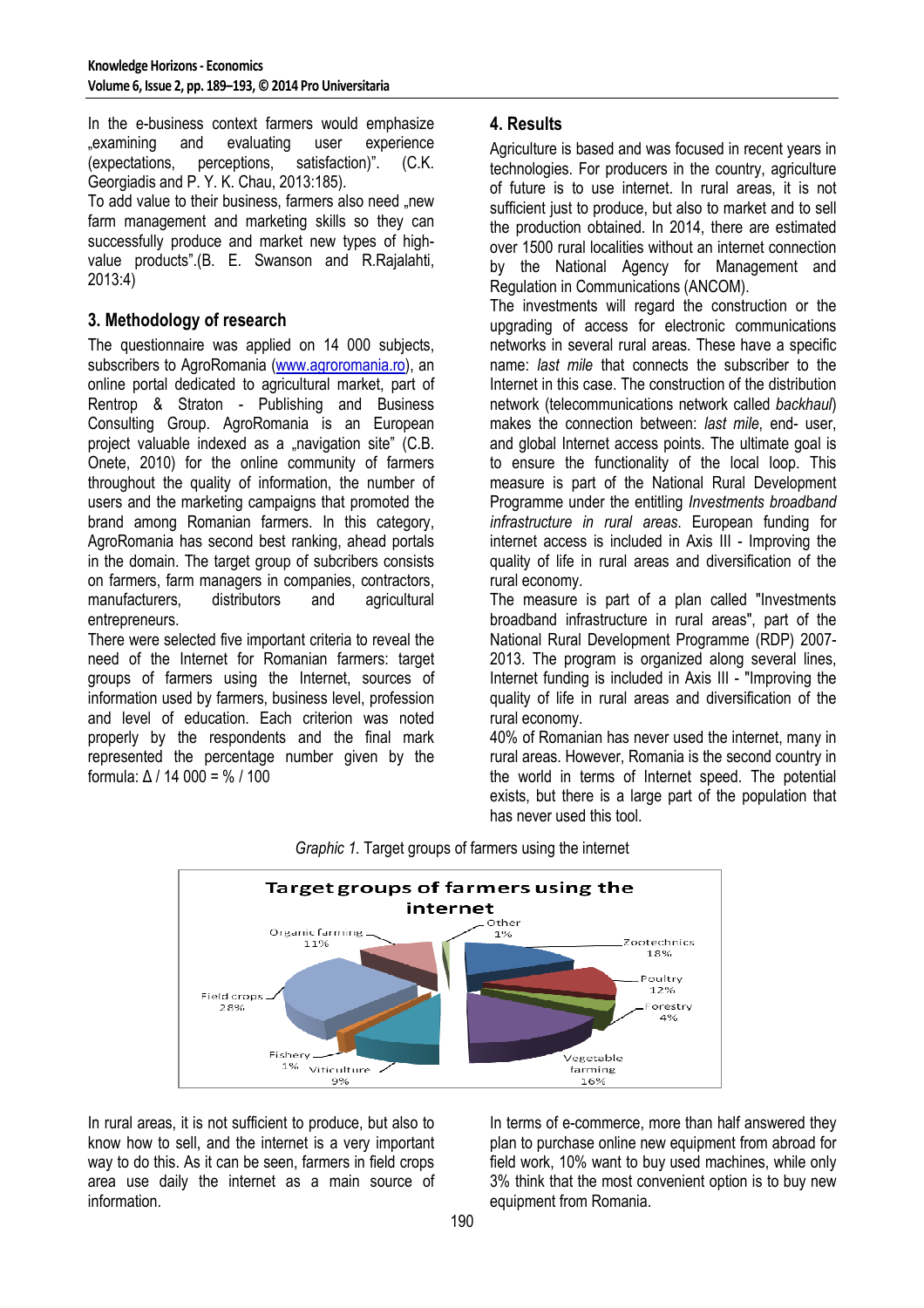In field farming, participants in this survey use their own agricultural equipment; meanwhile 27% of them rely on services provided by specialised companies or large farmers. As expected, the most used tools are: the drill, the disc plow, the combiner, the cultivator and the sprayer machines, while the disc harrow, the ripper and the roller are least used.

SMEs specialised in organic farming access in proportion of 11% virtual environment in order to develop a strategy to promote quality products and to form a network of customers in online communities. On the second place come the farmers from livestock sector who are interested in news on subsidies provided by the state and accessing European funds.

Farmers will enter mandatory into the digital age because the applications for European funds need to be submitted online. The National Rural Development Programme being approved by the European Commission for 2014-2020, online submission for the

first session of projects will be implemented on the website of the Paying Agency for Rural Development and Fishery.

Potential candidates for European funds will complete online with specific information a set of identification data and will upload electronic the grant application form with all attachments that will be automatically sent to the management authority.

The implementation of online submission of applications is considered to be a strategy to eliminate bureaucracy for farmers to access EU funds and to facilitate investments in agriculture. Also, it is an important step to adjust the absorption of funds for agriculture at national level. In this way the beneficiaries will avoid expenditures. The online system is the clue to have more accuracy for the filing and the recording of projects. Using internet simplifies completing the application form file, but also its filing.





The other categories of farmers that use a internet connection include: 11% organic farming, 12% poultry sector, 16% vegetable crops, 9% viticulture area, 4% forestry and 1% fishery and other linked with agriculture.

According to the survey dedicated to Agroromania subscribers, 5% of the respondents checked as source of information the seminars and conferences in the field profile. Young entrepreneurs see it as opportunity to attract new customers by participanting at fairs, events and conferences on agribusiness, where they can do their business known.

This proceeding creates direct relationship with the customer and spread to dialogue with the market. These are solutions to help small producers to get out of anonymity. In parallel, participating constantly to workshops on agriculture or entrepreneurship can conduct a small business to a social impact developing its strategy and objectives.

But still the use of internet remains the main source of information. By, using electronic resources, 32% of farmers have established with experience and knowledge the promotion strategy and created a logo and a website. Thus, business befriends with the internet and arouses interest in expanding the project. Social media has a significant impact on SMEs in agriculture. Quantifying the likes on a Facebook page for agricultural e-commerce, we discover that is a record for many small agricultural businesses. This new method with Facebook pages reaches friends, thousands becoming new clients that can merchandise online and have either home delivery or pick up groceries from different points.

4% of participants of the survey are farmers who have no experience in the field and seek a specialized firm or ask for some specialised consultancy if there is a lack of inspiration to find the idea that best describes their work and products.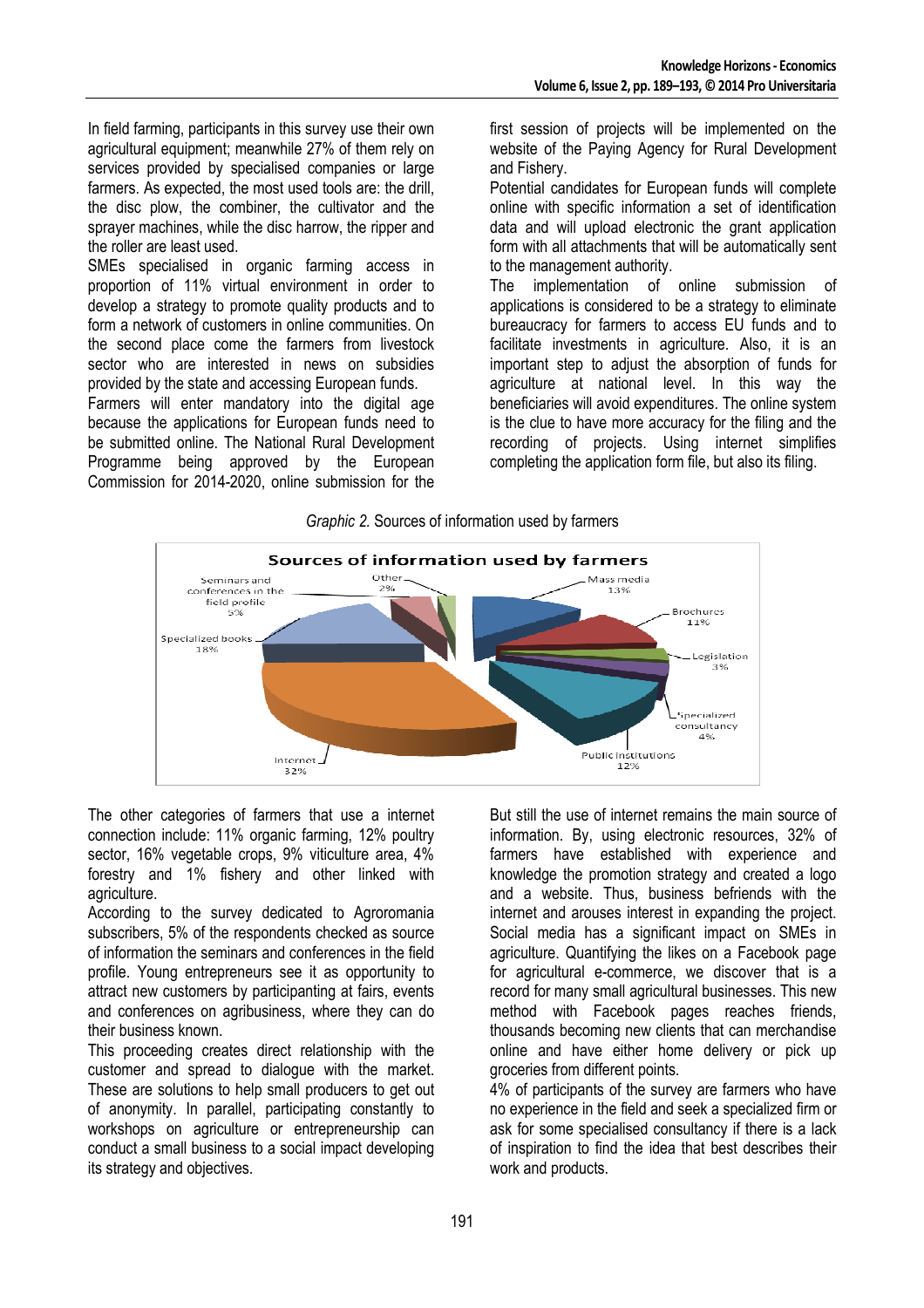12% of respondents request specialised information to public institution like: Ministry of Agriculture and Rural Development, Agency for Payments and Intervention in Agriculture or Paying Agency for Rural Development and Fishery. 13% of farmers are receptive to information campaigns co-financed from EU funds in the media. This type of information mainly covers evolution and the major benefits of the Common Agricultural Policy (CAP), rural development policy challenges, countryside conservation, sustainable development and land use planning concepts. Also, these campaigns debate major issues: trends in food security and food production processes, meaning notions of bio and eco, challenges of climate change and tourism development in the context of preserving the rural landscape.

A part of 18% farmers study themes of strict necessity with the help of specialised books and practical work in vegetable field, cattle breeding and exploitation. Also,

3% are interested to keep up with all changes in national and European legislation.

There is an amount of 11% SMEs that use brochures and catalogs as a method of advertising.

Regarding business level, most of subscribers reach breakeven point in agribusiness. Closer are the 33% who invest in agricultural business and make profit. 12% are farmers who didn't succeed with business ideas and didn't turn them into opportunities. According to statistics, the most profitable farms are based on:

- growing organic vegetables
- growing mushrooms
- cultivate medicinal and aromatic plants
- growing shrubs
- leeches and bee farm
- raising Japanese quails
- pauwlonia and energy willow plantations
- cultivate goji, cranberries, aronia or seabuckthorn
- farms with organic chickens for eggs and meat.

*Graphic 3*. Business level



A high intake which brings performance to Romanian agriculture is given by 40% of SMEs entrepreneurs. Also in livestock, vegetable and field crops are employed over 25% of farm workers. Only 11% hold a middle management position as chief farm and 4% run a company as director of an agricultural society. A small percentage of 9% have specialized studies in research and development of agriculture.

Most of farmers who use internet as primary source of information have a high level of education. 50% of respondents went to college. Romanian agriculture needs solid insertion economic studies for the agricultural sciences specialist. Modernization of agriculture in recent year reflects in the evolution of how Romanian farmers begin to tackle their job as they start to invest in training and professional development.